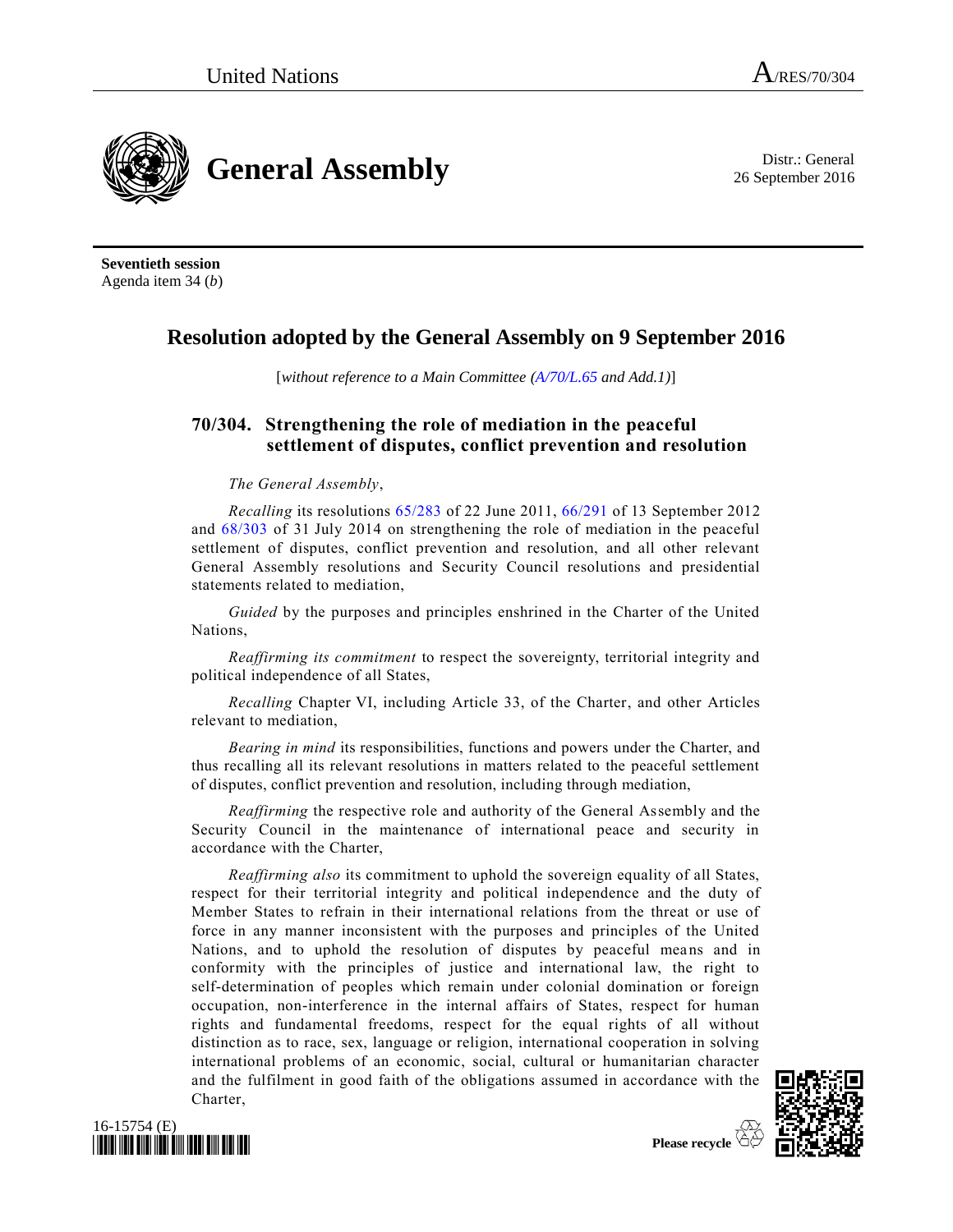*Bearing in mind* that armed and other types of conflicts persist in many parts of the world,

*Emphasizing* that terrorism, in all its forms and manifestations, is a serious threat in many parts of the world, and recalling its commitment to implement, in a balanced and integrated manner, the four pillars of the United Nations Global Counter-Terrorism Strategy, $<sup>1</sup>$ </sup>

*Recalling* that the peaceful settlement of disputes, conflict prevention and resolution, in accordance with the Charter and international law, including through mediation, remain a primary responsibility of Member States without prejudice to Article 36 of the Charter, and to that end emphasizing the importance of developing and supporting national capacities, as appropriate,

*Reiterating* the importance of national ownership and leadership in sustaining peace, whereby the responsibility for sustaining peace is broadly shared by the Government and all other national stakeholders, and underlining the importance, in this regard, of inclusivity in order to ensure that the needs of all segments of society are taken into account, and, in line with this, acknowledging the importance of engaging in mediation efforts with all relevant stakeholders, as appropriate and in accordance with applicable international law,

*Recognizing* the important role that various national, local and civil society actors can play in advancing the peaceful settlement of disputes, conflict prevention and resolution, including civil society organizations, women's groups, youth organizations, the private sector and community leaders, and further encouraging their contributions and continued coordination to improve complementarity in mediation activities, as appropriate,

*Acknowledging* the recent review processes to strengthen the United Nations system, and in this regard taking note of the report of the High-level Independent Panel on Peace Operations<sup>2</sup> and the report of the Secretary-General on the future of United Nations peace operations,  $3 \text{ which formed the basis for its resolutions } 70/6 \text{ of }$  $3 \text{ which formed the basis for its resolutions } 70/6 \text{ of }$  $3 \text{ which formed the basis for its resolutions } 70/6 \text{ of }$ 3 November 2015 and [70/268](http://undocs.org/A/RES/70/268) of 14 June 2016, the report of the Advisory Group of Experts on the Review of the Peacebuilding Architecture,  $4$  which formed the basis for its resolution [70/262](http://undocs.org/A/RES/70/262) of 27 April 2016, as well as the report of the Secretary-General submitting the results of the global study on the implementation of Security Council resolution 1325 (2000) of 31 October 2000 on women and peace and security,<sup>5</sup>

*Reiterating* the call of these review processes for a stronger emphasis on mediation and conflict prevention and giving priority to seeking inclusive, longterm political solutions to conflicts, as part of a comprehensive approach to sustaining peace, and furthermore encouraging coherence, synergies and complementarities in taking forward the results of these reviews,

*Recognizing* the potential of mediation in preventing conflicts, also reaffirmed in the report of the Secretary-General on conflict prevention,<sup>6</sup> and the importance of

**\_\_\_\_\_\_\_\_\_\_\_\_\_\_\_**  $1$  Resolution  $60/288$ .

 $2^{2}$  Se[e A/70/95-S/2015/446.](http://undocs.org/A/70/95)

<sup>3</sup> [A/70/357-S/2015/682.](http://undocs.org/A/70/357-S/2015/682)

<sup>4</sup> [A/69/968-S/2015/490.](http://undocs.org/A/69/968-S/2015/490)

 $5$  [S/2015/716.](http://undocs.org/S/2015/716)

 $6$  [S/2015/730.](http://undocs.org/S/2015/730)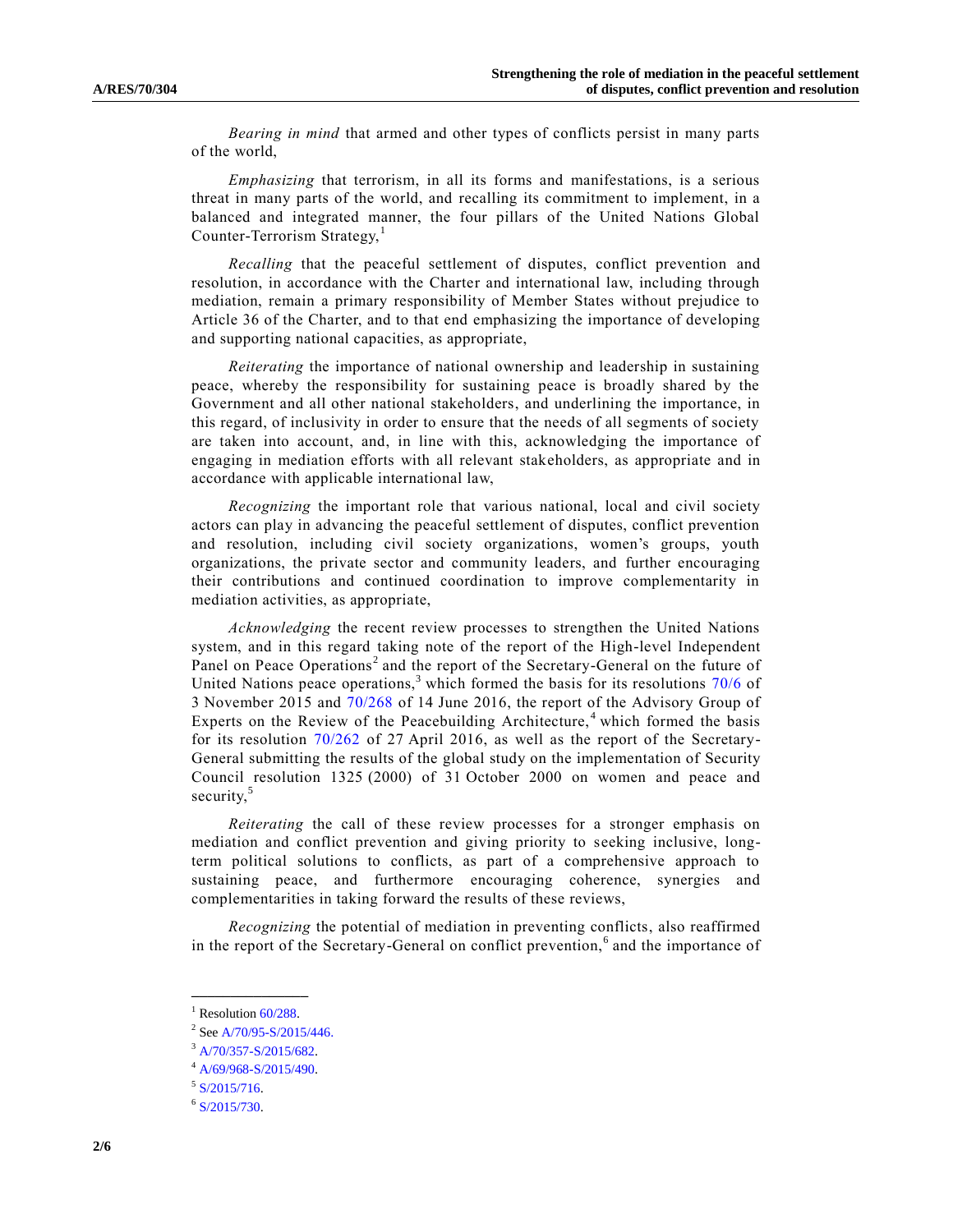mediation activities in all phases of the conflict cycle, for sustaining peace as defined in its resolution [70/262](http://undocs.org/A/RES/70/262) and in Security Council resolution 2282 (2016) of 27 April 2016,

*Taking note* of the report of the Secretary-General for the World Humanitarian Summit<sup>7</sup> that called for strengthening the prevention and mediation capabilities of the United Nations,

*Recognizing* mediation as an efficient and cost-effective tool in the peaceful settlement of disputes, conflict prevention and resolution, and welcoming its increased use without prejudice to other means mentioned in Chapter VI of the Charter,

*Appreciating* the efforts of the Secretary-General, Member States, regional and subregional organizations and other relevant actors to support and promote the use of mediation,

*Recalling* the good offices of the Secretary-General, including in preventive diplomacy, and appreciating his efforts to continue to strengthen United Nations mediation support capacities, in accordance with the Charter, relevant United Nations resolutions and respective mandates,

*Acknowledging* that effective mediation and mediation support require systematic efforts at all levels, including at the national level, inter alia, timely conflict analysis, development of case-specific strategic road maps for mediation drawing on best practices and lessons learned, and identification of appropriate expertise,

*Recognizing* the necessity for cooperation and coordination among actors involved in a specific mediation context, in order to increase the effectiveness of mediation efforts and avoid duplication,

*Reaffirming* the role of regional and subregional organizations in the maintenance of international peace and security, in accordance with provisions of Chapter VIII of the Charter, taking note of their important role as mediators, within agreed mandates, in many regions, acting with the consent of parties to a particular dispute or conflict, taking note also of the report of the Secretary-General on cooperation between the United Nations and regional and subregional organizations on mediation,<sup>8</sup> and stressing the growing need for partnerships and cooperation between the United Nations and regional and subregional organizations in the field of mediation and conflict prevention, in line with their mandates,

*Appreciating* the increased capacity for engagement in mediation by the African Union and the other regional and subregional organizations, and welcoming the efforts of the Secretary-General to work together with regional and subregional organizations to strengthen their mediation support capacities, upon request and in accordance with agreed mandates,

*Recognizing* the importance of the equal and effective participation and the full involvement of women at all levels, at all stages and in all aspects of the peaceful settlement of disputes, conflict prevention and resolution, as well as making available adequate gender expertise for all mediators and their teams, recognizing also the contribution by women in the peaceful settlement of disputes, conflict

**\_\_\_\_\_\_\_\_\_\_\_\_\_\_\_**

 $^7$  [A/70/709.](http://undocs.org/A/70/709)

<sup>8</sup> [A/70/328.](http://undocs.org/A/70/328)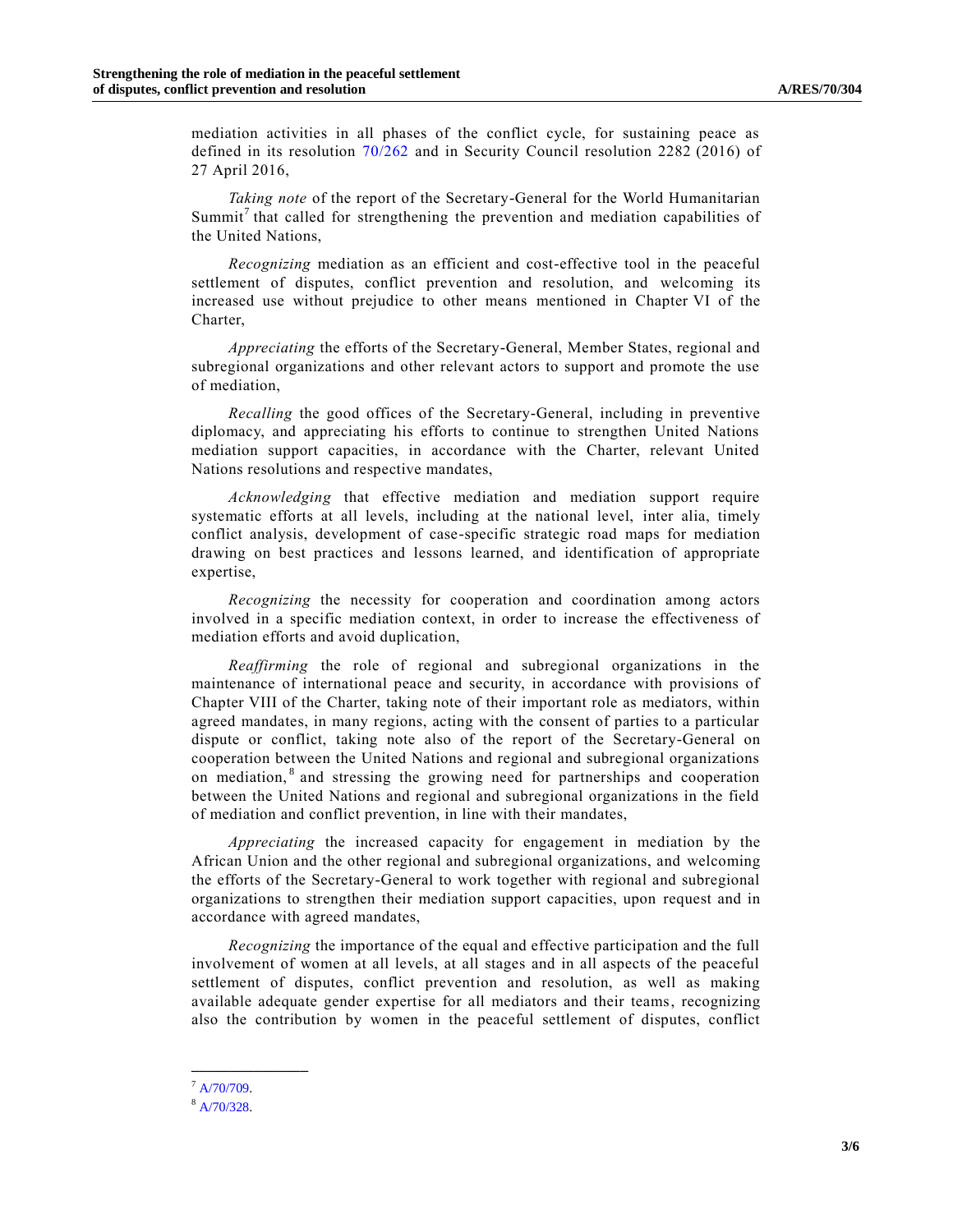prevention and resolution and their role as mediators, and affirming that further efforts are necessary to appoint women as chief or lead peace mediators in order to achieve gender balance, and in this context reaffirming the full and effective implementation of all relevant United Nations resolutions, including those on women and peace and security, and the Beijing Declaration and Platform for Action,<sup>9</sup> and furthermore welcoming the role of the United Nations Entity for Gender Equality and the Empowerment of Women (UN-Women) in this respect,

*Taking note* of the commitment of the Secretary-General to support the role of mediation in the United Nations, and acknowledging the importance of adequate funding in this regard,

1. *Reiterates* that all Member States should strictly adhere to their obligations as laid down in the Charter of the United Nations, including in the peaceful settlement of disputes, conflict prevention and resolution;

2. *Acknowledges* the importance of mediation in the peaceful settlement of disputes, conflict prevention and resolution and in seeking long-term political solutions for sustaining peace, and recognizes that mediation needs to be further and more effectively used, without prejudice to other means mentioned in Chapter VI of the Charter;

3. *Welcomes* the increasing contributions of Member States, as well as of the United Nations and of regional and subregional organizations, to mediation efforts, as appropriate;

4. *Recognizes* that responsible and credible mediation requires, inter alia, national ownership, the consent of the parties to a particular dispute or conflict, respect for national sovereignty, the impartiality of the mediators, their compliance with agreed mandates, compliance with obligations of States and other relevant actors under international law, including applicable treaties, the operational preparedness, including process and substantive expertise, of the mediators, and coherence, coordination and complementarity of mediation efforts,

5. *Stresses* that the prevention of conflicts remains a primary responsibility of States and actions undertaken within the framework of conflict prevention by the United Nations should support and complement, as appropriate, the conflict prevention roles of national Governments;

6. *Reiterates* the critical importance of prevention of armed conflicts in a timely and effective manner, and to that end encourages Member States, as well as the United Nations and regional and subregional organizations, to promote the use of appropriate peaceful means, primarily preventive diplomacy and mediation, in accordance with the Charter;

7. *Acknowledges* the importance of system-wide coherence, coordination and sustained engagement in mediation for the peaceful settlement of disputes, conflict prevention and resolution within the United Nations, as appropriate , and in this regard encourages closer cooperation among relevant United Nations organs and representatives, in accordance with the provisions of the Charter and respective mandates, while avoiding duplication of efforts;

**\_\_\_\_\_\_\_\_\_\_\_\_\_\_\_**

<sup>9</sup> *Report of the Fourth World Conference on Women, Beijing, 4–15 September 1995* (United Nations publication, Sales No. E.96.IV.13), chap. I, resolution 1, annexes I and II.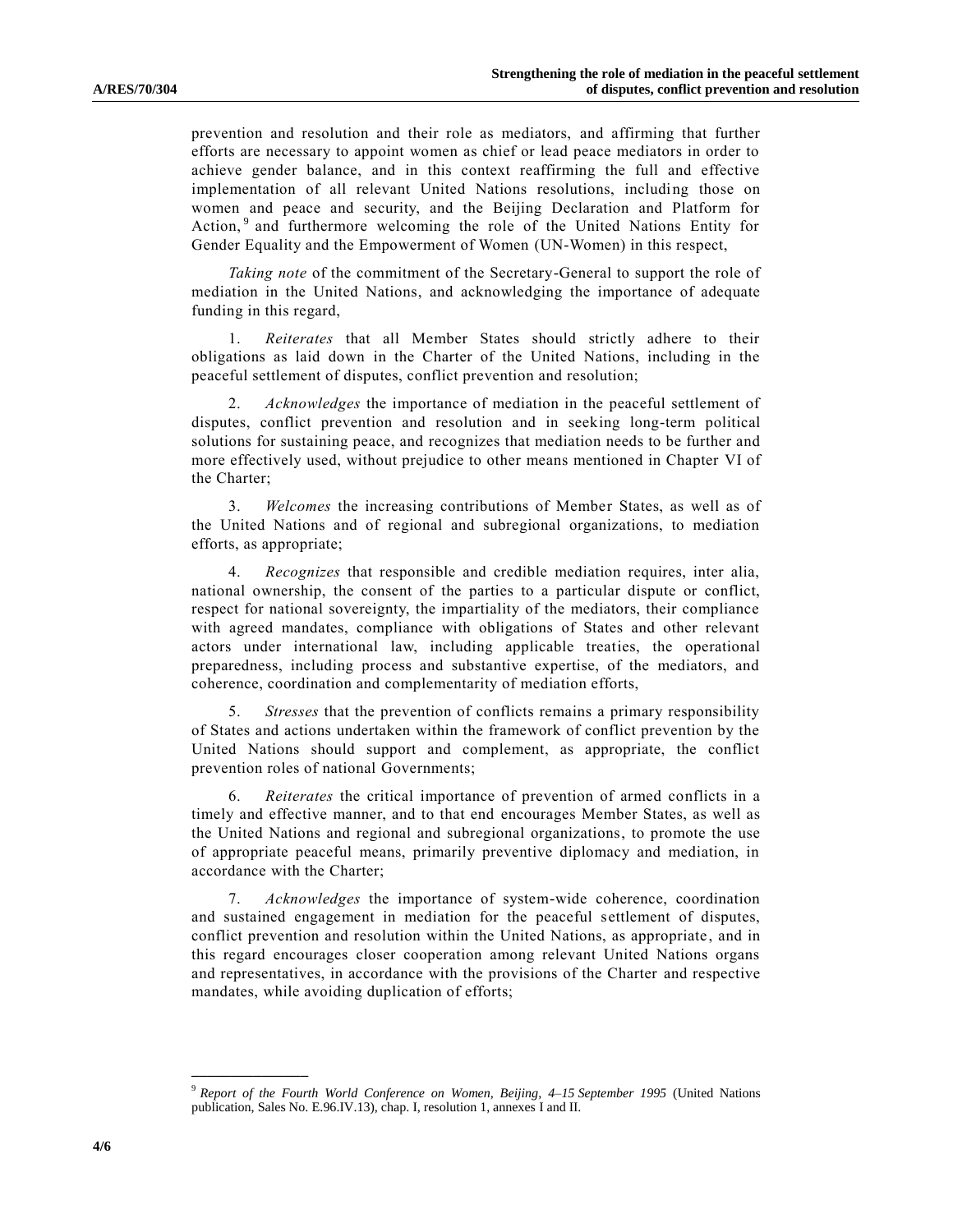8. *Emphasizes* the importance of coherence, coordination and complementarity of mediation efforts between the United Nations, regional and subregional organizations and other relevant actors, in view of the needs of a specific mediation context, including strategic coordination by lead mediators with other actors in support of a peace process and the development of a common approach, in accordance with agreed mandates;

9. *Appreciates* the work undertaken to enhance the cooperation between the United Nations and regional and subregional organizations on mediation, and encourages further development of these partnerships in order to enhance mediation, preventive diplomacy and conflict prevention;

10. *Invites* Member States, as well as the United Nations and regional and subregional organizations, as appropriate, to continue to enhance the use of mediation and other tools mentioned in Chapter VI of the Charter for the peaceful settlement of disputes, conflict prevention and resolution, and in this regard encourages devoting further support and resources, as necessary, to the efforts to further professionalize mediation support for the mediation initiatives of Member States, the United Nations and regional and subregional organizations;

11. *Encourages* Member States, as well as the United Nations and regional and subregional organizations, to continue to develop, where appropriate, their mediation capacities in the peaceful settlement of disputes, conflict prevention and resolution, to enable a professional approach in their mediation activities and the effectiveness of mediation, and requests the Secretary-General to continue to work with Member States and relevant regional and subregional organizations, upon request and in accordance with agreed mandates, in mediation capacity-building, including in broadening the capacity of the developing countries;

12. *Further recognizes* the increasing contribution by the African Union in efforts to peacefully settle conflicts of its members, and the peace initiatives conducted by the African regional and subregional organizations;

13. *Welcomes and further encourages* regional initiatives by Member States, as well as the United Nations and regional and subregional organizations, to strengthen mediation in their regions, as appropriate, such as the Mediation in the Mediterranean initiative with its continued activities;

14. *Welcomes* the good offices of the Secretary-General and the contribution of the Secretariat to the United Nations mediation efforts, and requests the Secretary-General to continue to offer his good offices, in accordance with the Charter and the relevant United Nations resolutions, and to provide mediation support, where appropriate, to his special representatives and envoys, as well as, upon request, to Member States and regional and subregional organizations;

15. *Encourages* the use, as appropriate, of the United Nations Guidance for Effective Mediation<sup>10</sup> in mediation efforts, in accordance with the purposes and principles enshrined in the Charter;

16. *Acknowledges* the importance for the United Nations field missions to work closely with national stakeholders and local communities in accordance with mission mandates, and to further encourage, as appropriate, confidence -building measures and dialogue, including at the community level, in order to prevent

**\_\_\_\_\_\_\_\_\_\_\_\_\_\_\_**  $10$  [A/66/811,](http://undocs.org/A/66/811) annex I.